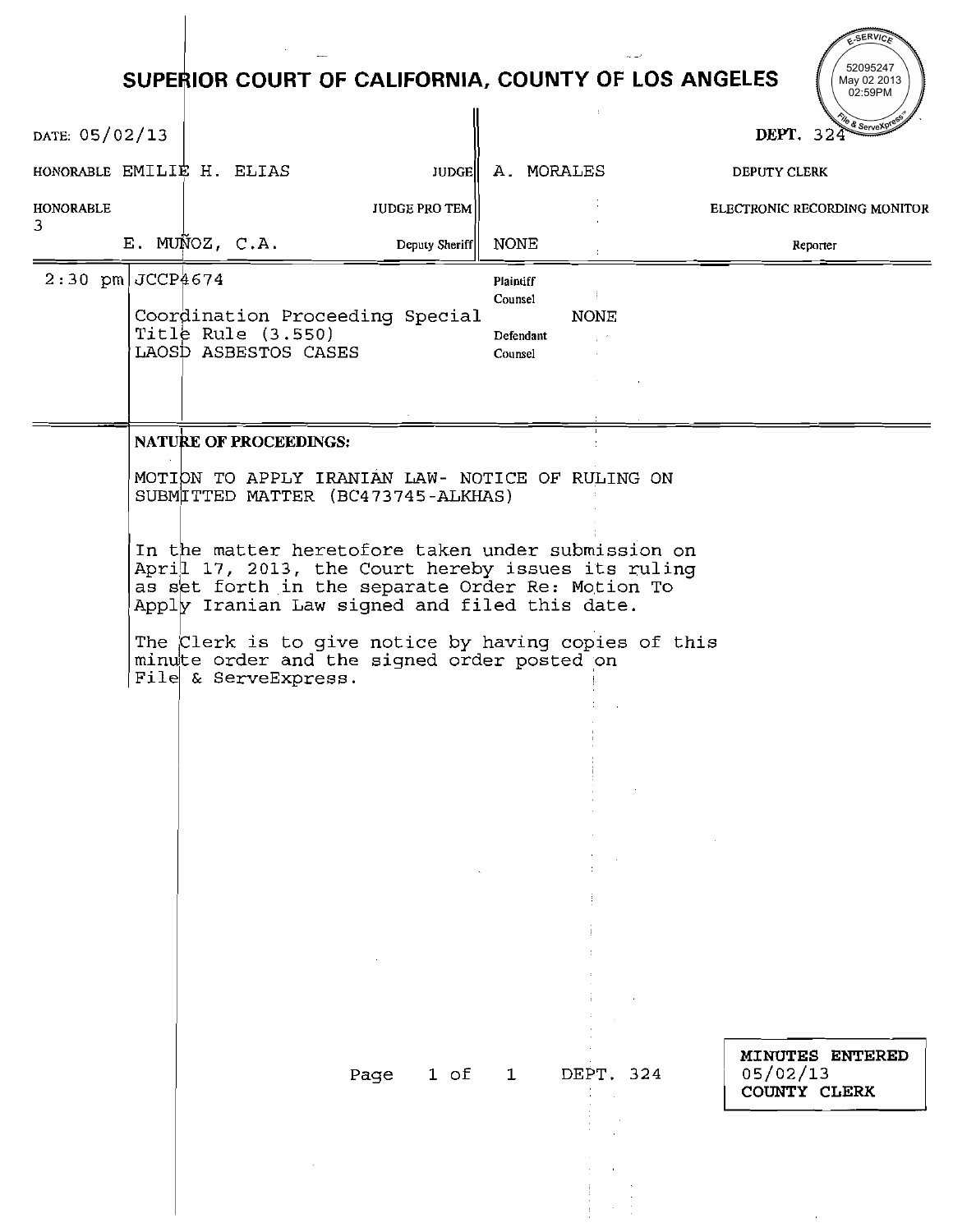|                                                      | $MAYO -$                                                                                                                                                                                 |  |  |  |  |  |  |  |  |
|------------------------------------------------------|------------------------------------------------------------------------------------------------------------------------------------------------------------------------------------------|--|--|--|--|--|--|--|--|
|                                                      | John A. Clarke, Executive Officer/Clerk                                                                                                                                                  |  |  |  |  |  |  |  |  |
|                                                      | . Deputy                                                                                                                                                                                 |  |  |  |  |  |  |  |  |
|                                                      | <b>SUPERIOR COURT OF CALIFORNIA</b>                                                                                                                                                      |  |  |  |  |  |  |  |  |
|                                                      | <b>COUNTY OF LOS ANGELES</b>                                                                                                                                                             |  |  |  |  |  |  |  |  |
|                                                      |                                                                                                                                                                                          |  |  |  |  |  |  |  |  |
| Coordinated Proceeding<br>Special Title (Rule 3.550) | Case No.: JCCP 4674                                                                                                                                                                      |  |  |  |  |  |  |  |  |
| <b>LAOSD ASBESTOS CASES</b>                          |                                                                                                                                                                                          |  |  |  |  |  |  |  |  |
|                                                      |                                                                                                                                                                                          |  |  |  |  |  |  |  |  |
| GILBERT ALKHAS, et al.,                              | Case No.: BC473745                                                                                                                                                                       |  |  |  |  |  |  |  |  |
| Plaintiffs,                                          | ORDER RE: MOTION TO APPLY IRANIAN<br><b>LAW</b>                                                                                                                                          |  |  |  |  |  |  |  |  |
| VS.                                                  |                                                                                                                                                                                          |  |  |  |  |  |  |  |  |
| A.W. CHESTERTON COMPANY, et al.,                     |                                                                                                                                                                                          |  |  |  |  |  |  |  |  |
| Defendants.                                          |                                                                                                                                                                                          |  |  |  |  |  |  |  |  |
|                                                      |                                                                                                                                                                                          |  |  |  |  |  |  |  |  |
|                                                      | I.                                                                                                                                                                                       |  |  |  |  |  |  |  |  |
|                                                      | <b>BACKGROUND</b>                                                                                                                                                                        |  |  |  |  |  |  |  |  |
|                                                      | This is a survival and wrongful death action. Gilbert Alkhas and Wilmer Alkhas                                                                                                           |  |  |  |  |  |  |  |  |
|                                                      | (collectively "Plaintiffs") allege that William Alkhas ("Decedent") died due to exposures to                                                                                             |  |  |  |  |  |  |  |  |
|                                                      | asbestos at oil refineries in Iran from 1949 to 1985. Decedent was an Iranian national during the                                                                                        |  |  |  |  |  |  |  |  |
|                                                      | alleged exposure period. He then emigrated to California, and became a resident, in 1985. The<br>complaint alleges that more than fifty Defendants are liable for the alleged exposures. |  |  |  |  |  |  |  |  |
|                                                      |                                                                                                                                                                                          |  |  |  |  |  |  |  |  |
|                                                      |                                                                                                                                                                                          |  |  |  |  |  |  |  |  |
|                                                      | 1                                                                                                                                                                                        |  |  |  |  |  |  |  |  |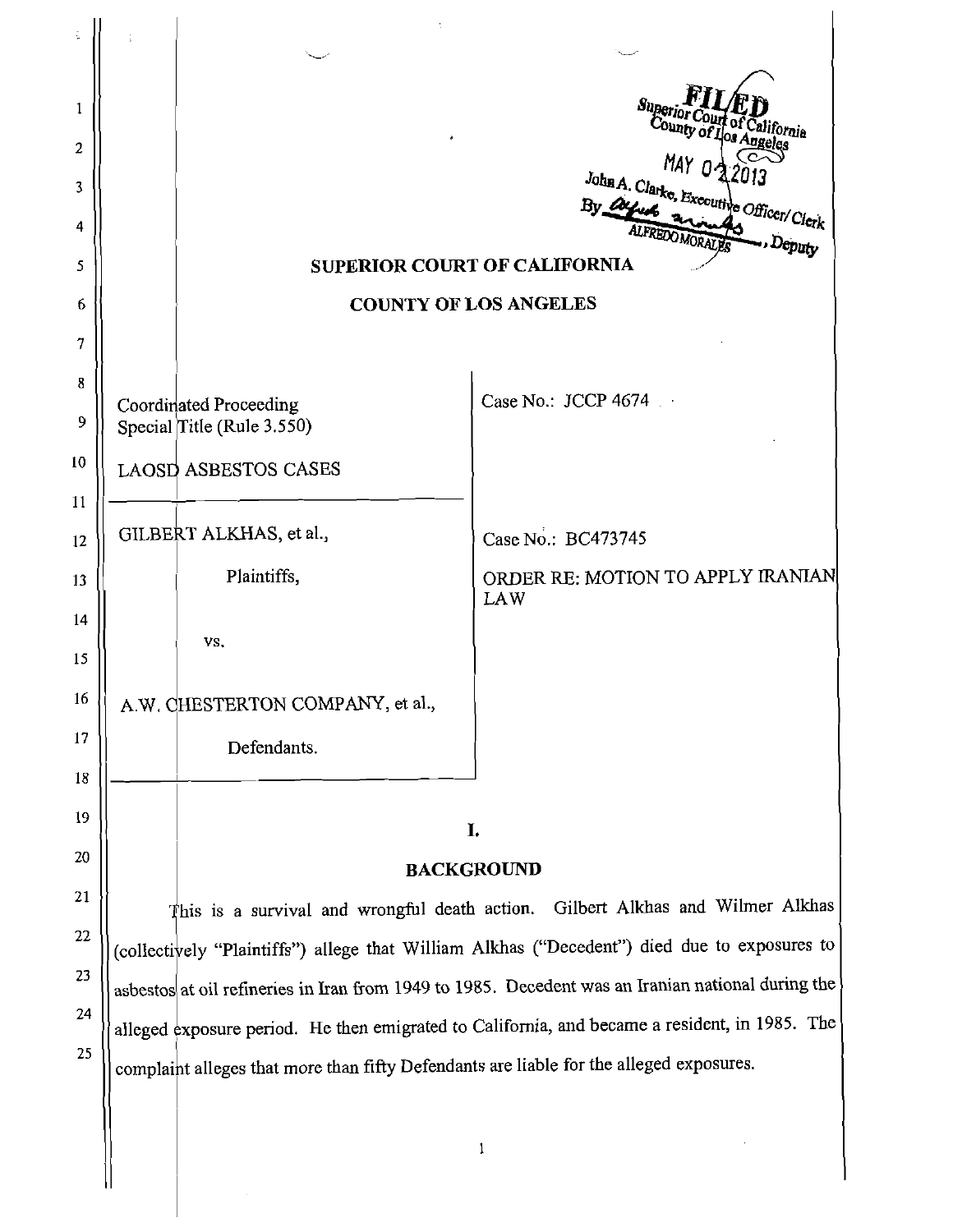At issue here is a motion to apply Iranian law.<sup>1</sup> The motion is brought by UOP LLC.  $\mathbf{1}$  $\overline{2}$ Chevron U.S.A. Inc., Texaco Inc., Fluor Constructors International, Inc., Fluor Corporation, 3 Fluor Daniel Engineers & Constructors, Ltd., Fluor Enterprises, Inc., Fluor International, Inc.,  $\overline{4}$ Fluor Mideast Limited, Middle East Fluor, Ingersoll Rand Company, R.J. Reynolds Tobacco 5 Company, and Brand Insulations, Inc. (collectively "Moving Defendants").<sup>2</sup> The basis of the 6 motion is that, pursuant to the governmental interest test. Iran has a greater interest in having its  $\overline{7}$ law applied than California has in having California law applied.

8 The Court heard oral arguments on April 10, 2013 and ordered Moving Defendants to 9 file a letter brief regarding the issue of whether the laws of foreign nations can be applied in  $10$ California cases under the governmental interest test. Upon receiving the letter brief, the Court 11 took the matter under submission on April 17, 2013 in order to further consider the parties' 12 papers and positions. Having so considered, the Court now issues its ruling.

#### П.

#### **DISCUSSION**

The most widely used choice-of-law rule in California is the governmental interest test. It has three steps. First, the court must establish whether the potentially concerned jurisdictions have the same rules of law. If the rules are the same, the court applies California law. Second, if the rules are materially different, the court must examine each jurisdiction's interest in having its own law applied to the dispute. Third, if each jurisdiction has an interest in applying its own law, a true conflict exists, and the court must conduct a comparative impairment analysis to determine which jurisdiction has a greater interest in having its law applied.<sup>3</sup>

22

23

24

13

14

15

16

17

18

19

20

21

In particular, the motion seeks to apply Iranian law to the following issues and/or claims: the negligence standard of care; strict products liability; joint and several liability; compensatory damages; and punitive damages.

The motion is joined by John Crane Inc., Foster Wheeler Energy Corporation, Riley Power Inc., and 25 ConocoPhillips Company.

<sup>&</sup>lt;sup>3</sup> (See Frontier Oil Corp. v. RLI Ins. Co. (2007) 153 Cal.App.4th 1436, 1454-55.)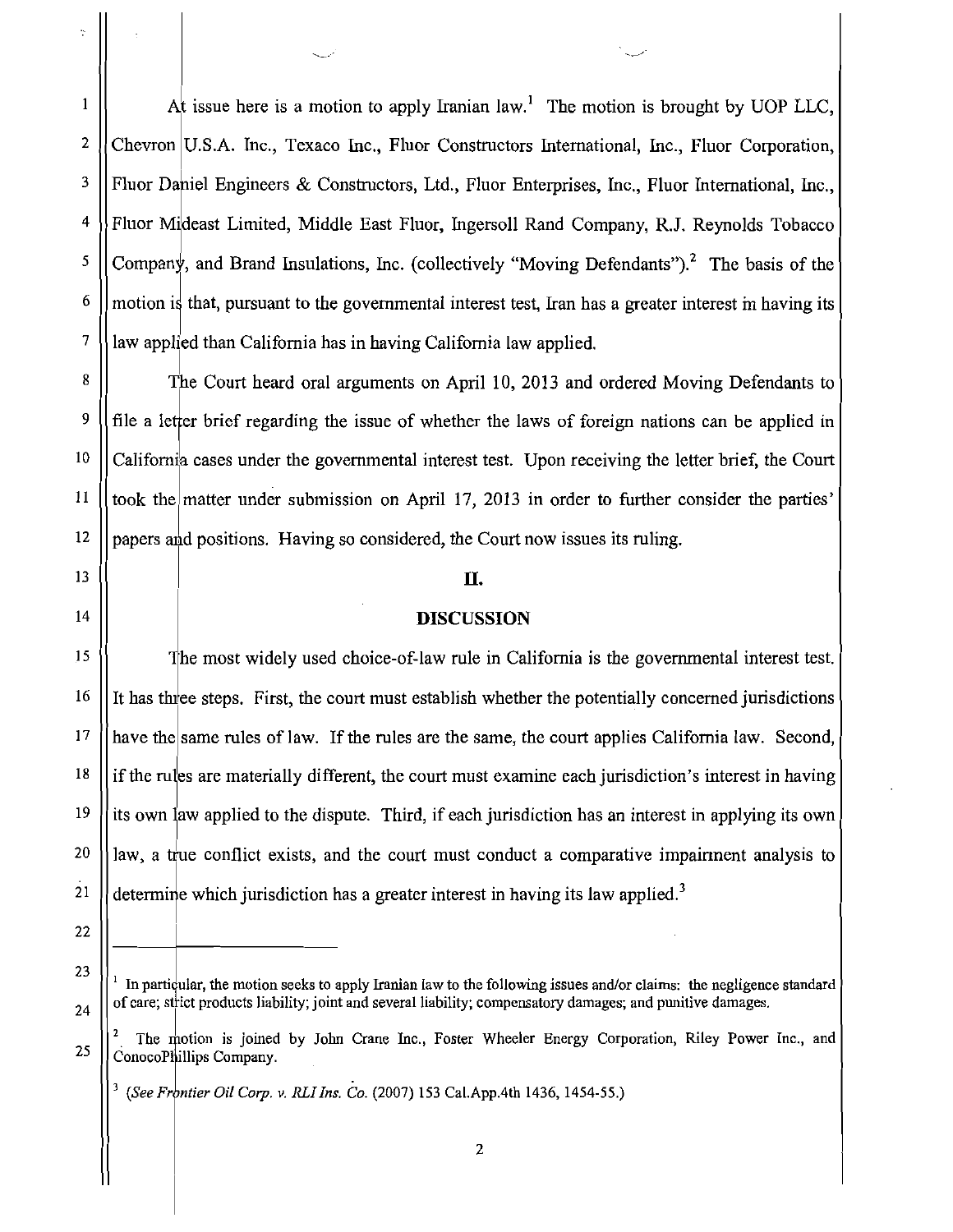A.

 $1\,$ 

 $\overline{c}$ 

 $\overline{\mathbf{3}}$ 

4

5

6

 $\overline{7}$ 

**First Step** 

 $1,$ 

 $2<sub>1</sub>$ 

 $3<sub>1</sub>$ 

## **Moving Defendants**

Moving Defendants cite the declaration of their legal expert, Mahmoud Katirai ("Katirai"), for the proposition that Iranian law and California law are materially different with respect to the relevant issues and/or claims. Katirai's opinions are based on his interpretations of purported Iranian statutes and legal texts attached to the declaration. Moving Defendants ask the Court to judicially notice the documents.<sup>4</sup>

8

#### **Plaintiffs**

9 Plaintiffs assert that the Iranian legal documents have not been translated by a qualified interpreter and, therefore, that the Katirai declaration is inadmissible. Plaintiffs contend the 10 request for judicial notice should be denied for the same reason.<sup>5</sup>  $11$ 

12

### **Analysis**

The Court finds that the request for judicial notice should be denied. The Iranian legal 13 documents are not written in English; Katirai's translations are not certified under oath; and 14  $15$ Moving Defendants have not demonstrated that Katirai is a qualified interpreter under the Evidence Code. These facts make the documents defective for the purpose of judicial notice. 16

Plaintiffs' challenge to the Katirai declaration, on the other hand, is unavailing in part. 17 18 Though Moving Defendants fail to show that Katirai is a qualified interpreter such that the 19 Iranian legal documents cannot be admitted into evidence, his testimony is admissible. Expert witnesses are permitted to rely on inadmissible documents as long as the documents are "of a 20 type that reasonably may be relied upon by an expert in forming an opinion upon the subject to 21 which his testimony relates[.]"<sup>6</sup> The declaration states that Katirai is fluent in Farsi and has a 22

23 24

25

(Evid. Code § 801(b).)

<sup>&</sup>lt;sup>4</sup> (See Motion, pp. 3-5; see also Katirai Decl., 11 18-35; Moving Defendants' Request for Judieial Notice.) (See, e.g., Opposition, pp. 2-3.)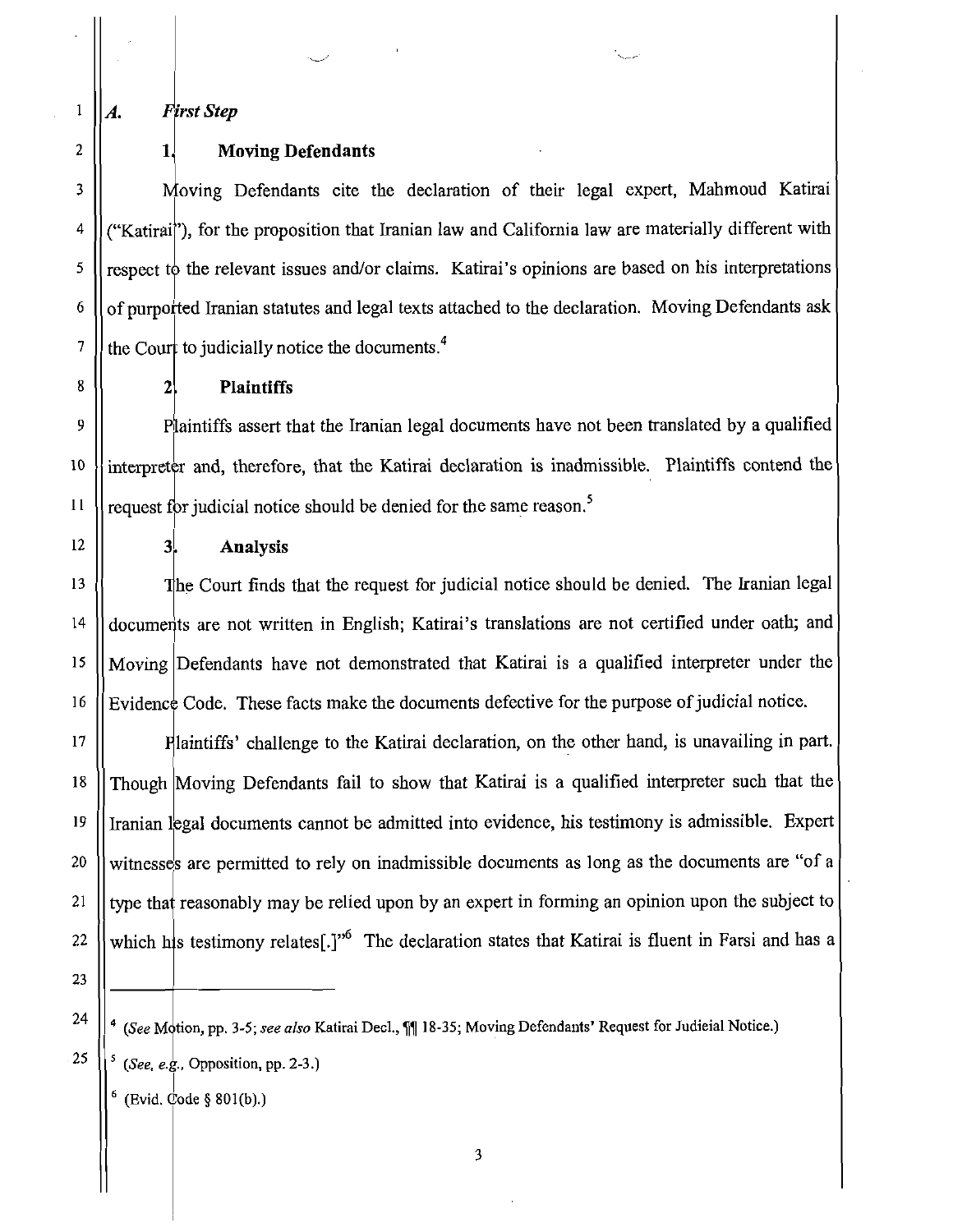reading knowledge of Arabic.<sup>7</sup> The Court is persuaded that a typical expert on Iranian law with  $\mathbf{I}$  $\mathbf{2}$ language and reading skills akin to those of Katirai would rely on Iranian statutes and legal texts 3 in rendering opinions. Consequently, the fact that the documents are not written in English is 4 not a reason for finding the text of the declaration inadmissible. Thus, Plaintiffs' objection is 5 sustained as to the exhibits but is overruled as to the testimony in the body of the declaration.<sup>8</sup>

Moreover, the Court finds the Katiral declaration sufficient to establish material distinctions between Iranian law and California law as to the relevant issues and/or claims. In reaching this conclusion, the Court notes that Plaintiffs do not make a meaningful attempt to show that the respective laws are similar.<sup>9</sup> Indeed, Plaintiffs appear to concede that material differences exist.<sup>10</sup>

11

12

13

 $14$ 

15

16

 $17$ 

18

19

21

6

 $\overline{7}$ 

8

9

10

#### $\boldsymbol{R}$ . **Second and Third Steps**

 $1.$ **Moving Defendants** 

Moving Defendants argue that Iran has a greater interest in having its law applied because (a) the oil refineries were owned by the Iranian government, (b) Decedent was an Iranian national, not a California resident, at the time of the alleged exposures, (c) the alleged exposures occurred exclusively in Iran, and (d) one of the Iranian government's goals in enacting laws that limit damages and liability was to promote foreign investments in Iran. As a

<sup>(</sup>See Katirai Decl., ¶ 8.)

<sup>20</sup>  $\frac{8}{3}$  As explained in section II.B.3. of this order, the motion must be denied because the evidence fails to show that Iran has a superior interest in the application of Iranian law. In other words, the outcome of the motion is the same regardless of the admissibility of the Katirai declaration.

<sup>&</sup>lt;sup>9</sup> Plaintiffs have attached an expert declaration of their own. It does not advance Plaintiffs' position for at least 22 four reasons. One, it was filed in a separate asbestos case and was not signed under penalty of perjury in this action. Two, it responds to a Katirai declaration that was filed in the separate asbestos case, not the Katirai 23 declaration here. Three, to the extent it has any applicability in the present action, it states that "Katirai's general description of Iranian remedies law is accurate[.]" (Cook Decl., Ex. B, ¶ 8 (emphasis added).) Four, it only 24 disagrees with Katirai on two issues, neither of which - damages for loss of consortium and punitive damages for violations of Iranian officials' political or judicial immunities – is at issue here. (See id.) 25

 $10$  (See Opposition, pp. 8-11 (arguing that California's interest in compensating California residents for tort-based injuries would be impaired if the damages and liability limitations of Iranian law were applied).)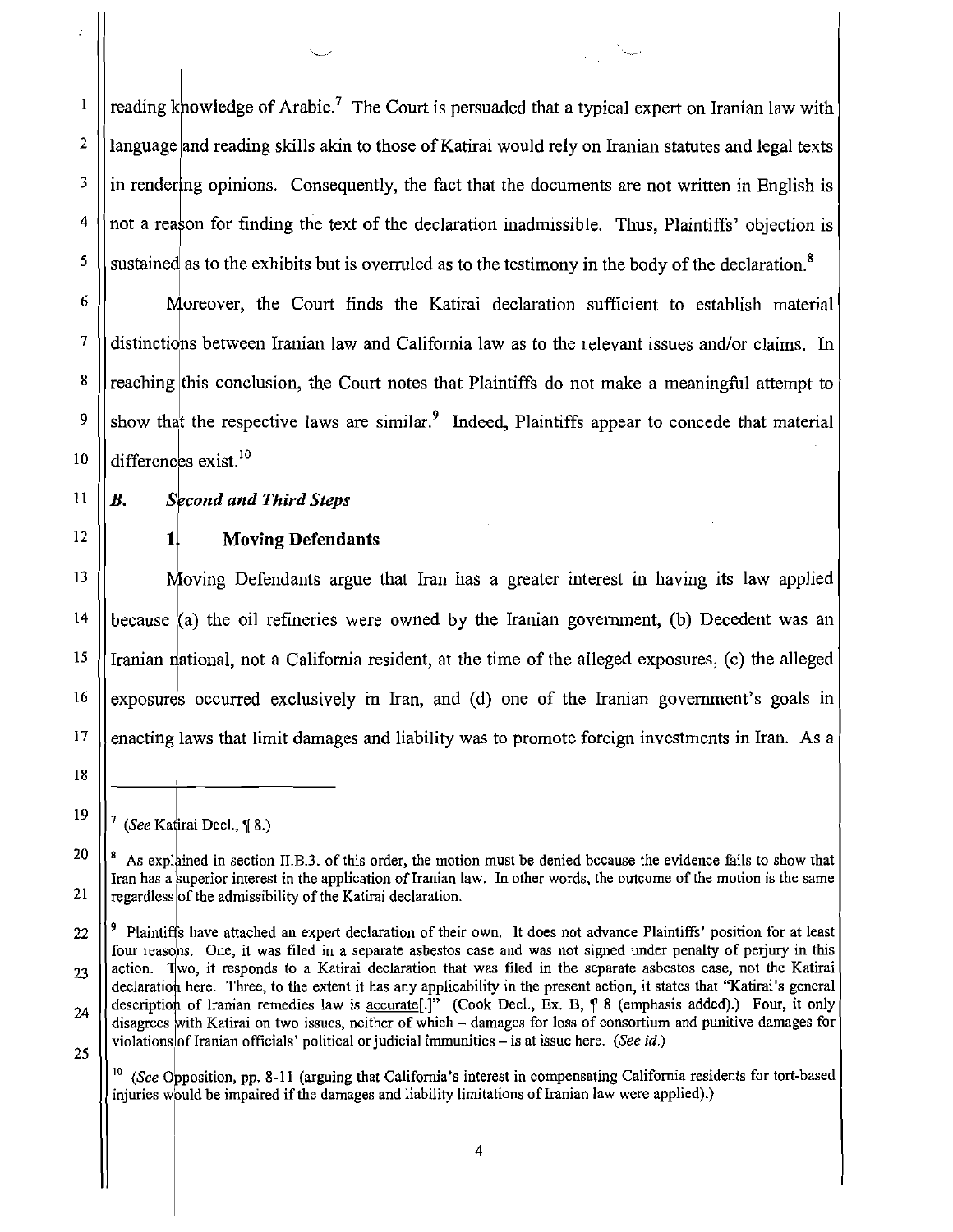$\mathbf{1}$ result, Moving Defendants contend the situation here is analogous to the situation in McCann v. Foster Wheeler LLC (2010) 48 Cal.4<sup>th</sup> 68 where our Supreme Court applied Oklahoma law  $\overline{2}$  $\mathbf{3}$ because the exposures occurred in Oklahoma and because Oklahoma had an interest in applying liability limitations for the protection of foreign companies operating in Oklahoma.<sup>11</sup>  $\overline{4}$ 

In addition, in the letter brief, Moving Defendants cite five cases in which California appellate courts applied foreign laws: In re Dalip Singh Bir's Estate (1948) 83 Cal.App.2d 256 (applying Indian law); *Hernandez v. Burger* (1980) 102 Cal.App.3d 795 (applying Mexican law); Wong v. Tenneco, Inc. (1985) 39 Cal.3d 126 (applying Mexican law); Tucci v. Club Mediterranee, S.A. (2001) 89 Cal.App.4<sup>th</sup> 180 (applying Dominican Republic law); and Vaughn v. LJ Intern, Inc. (2009) 174 Cal.App. $4^{th}$  213 (applying British Virgin Islands law).

The letter brief also contains citations to some federal court decisions and non-California state court decisions that applied the laws of foreign countries such as Canada, France, Saudi Arabia, China, Israel, and Turkmenistan.

#### **Plaintiffs**

 $2<sub>1</sub>$ 

Plaintiffs contend the motion should be denied because Iran has no interest in applying Iranian law:

Irlan has no interest in this litigation on the issues of damages or liability because none of the [D] efendants are Iranian residents. Furthermore, there has [] been no showing that Iran has a continuing interest in soliciting the participation of American businesses in Iran's oil production, either from Defendants or any other American corporation. In fact, the [D] efendants participating in the ownership consortium lost all ownership interest in the refinery after the 1979 Iranian Revolution nationalized the oil industry and turned the refinery over to the National Iranian Oil Company. Moreover, the continuing recent events rejecting

25

5

6

 $\overline{7}$ 

8

9

10

11

12

13

 $14$ 

15

16

17

18

19

20

21

22

23

24

 $^{11}$  (*See, e.g., Motion, pp. 4-8.*)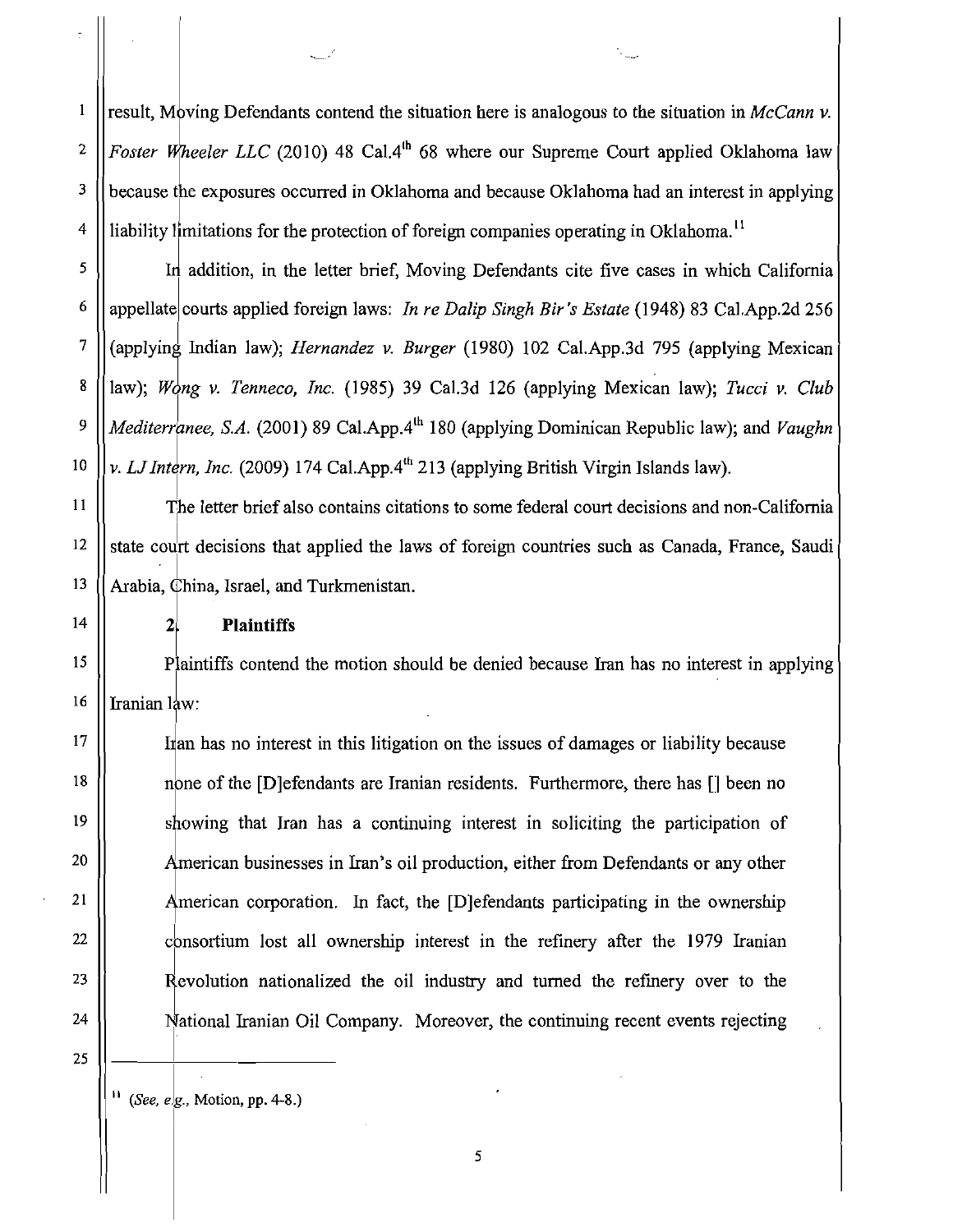American influence and participation in internal Iranian affairs confirm that Iran has no interest in protecting American companies from punitive damages for causing injuries to a California resident.<sup>12</sup>

Plaintiffs also contend the inotion should be denied because application of Iranian law may violate the separation of church and state required by both the United States Constitution's First Amendment and the California Constitution. This is because Iranian law  $-$  according to Moving Defendants' legal expert - requires application of Shi'ite Islamic law in instances where there is no Iranian statutory authority on point.<sup>13</sup>

**Analysis** 

3.

The Court agrees with Plaintiffs. For the following reasons, the Court finds that the motion should be denied:

> Moving Defendants fail to cite a California case or any other American case that approved application of Iranian law as opposed to some other foreign country's law.

Moving Defendants are neither Iranian companies nor Iranian residents.

While the Katirai declaration states that the Iranian government enacted certain statutes in an effort to promote and protect foreign investments generally,  $^{14}$  the evidence fails to demonstrate that the statutes apply to American companies specifically. Moving Defendants cite no Iranian case that interprets the statutes as applying to American companies; there is no admissible document from the Iranian government that expresses an interest in doing business with American companies; and the Katirai declaration is conclusory and ambiguous on this

25

 $12$  (Opposition, pp. 5-6.)

(See id at 11-13; see also Katirai Decl., \[\[ 15-17.)

(See Katirai Decl., ¶¶ 36-39.)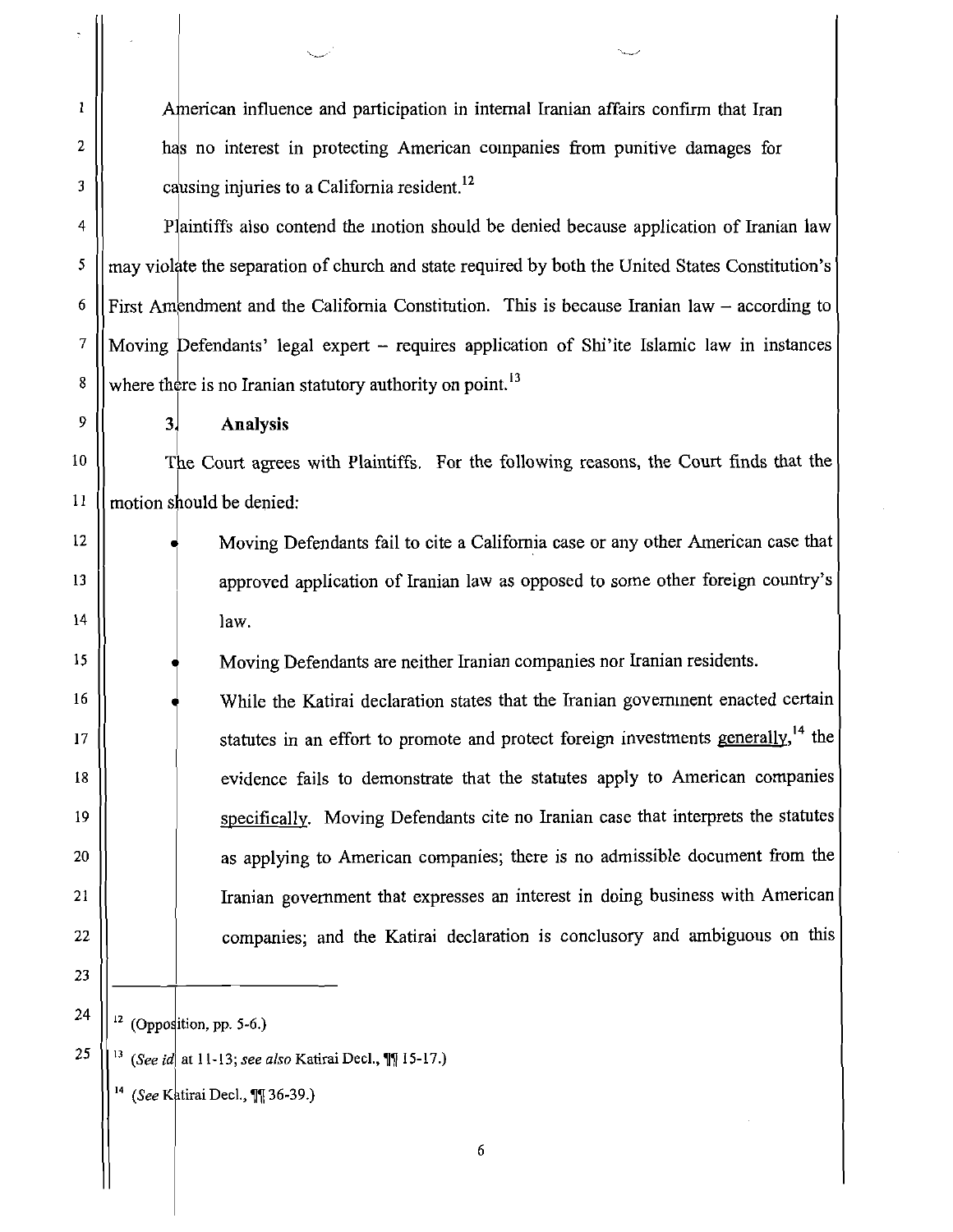point. The Court is not inclined to find that Iran is interested in securing foreign investments from American companies in the absence of admissible evidence, especially given the tense state of post-Iranian Revolution relations between the two countries. $15$ 

The Court has no confidence that Plaintiffs will receive a fair trial or an adequate opportunity to obtain a remedy under Iranian law. In the forum non conveniens context, the rule in California is that Iran is not a suitable alternative forum, the reason being that Iranian law effectively provides "no remedy at all" since Iran is run by mullahs and lacks an independent judiciary and due process of law.<sup>16</sup> The Court is persuaded that this rationale should be extended to the choice-of-law context. In the Court's view, application of Iranian law does not constitute a permissible option under the governmental interest test where, as here, mullahs administer the law, and, by Moving Defendants' own admission, Shi'ite Islamic law may be used to decide the case. $^{17}$ 

The facts of McCann, supra, 48 Cal.4<sup>th</sup> 68 are distinguishable. In McCann, the issue was whether the law of Oklahoma applied. Oklahoma, in contrast to Iran, has an independent judiciary and provides due process of law.<sup>18</sup>

<sup>15</sup> The Iranian Revolution took place in 1979.

 $\mathbf{1}$ 

 $\overline{2}$ 

3

4

5

6

 $\overline{7}$ 

8

9

 $10$ 

11

 $12$ 

13

14

 $15$ 

16

 $17$ 

18

19

20

21

22

23

<sup>(</sup>Weil & Brown, Cal. Prac. Guide: Civ. Proc. Before Trial (The Rutter Group 2013) § 3:423.2; see also Guimei v. General Electric Co. (2009) 172 Cal.App.4<sup>th</sup> 689, 697 (citing with approval Rasoulzadeh v. Associated Press  $(S.D.N.Y. 1983)$  574 F.Supp. 854).)

<sup>(</sup>See Katirai Decl., III 15-17.)

<sup>24</sup> The Court declines to analyze Plaintiffs' argument regarding the separation of church and state, except to reiterate that the potential need to apply Shi'ite Islamic law in this case compels the conclusion that Iranian law 25 provides 'no remedy at all."